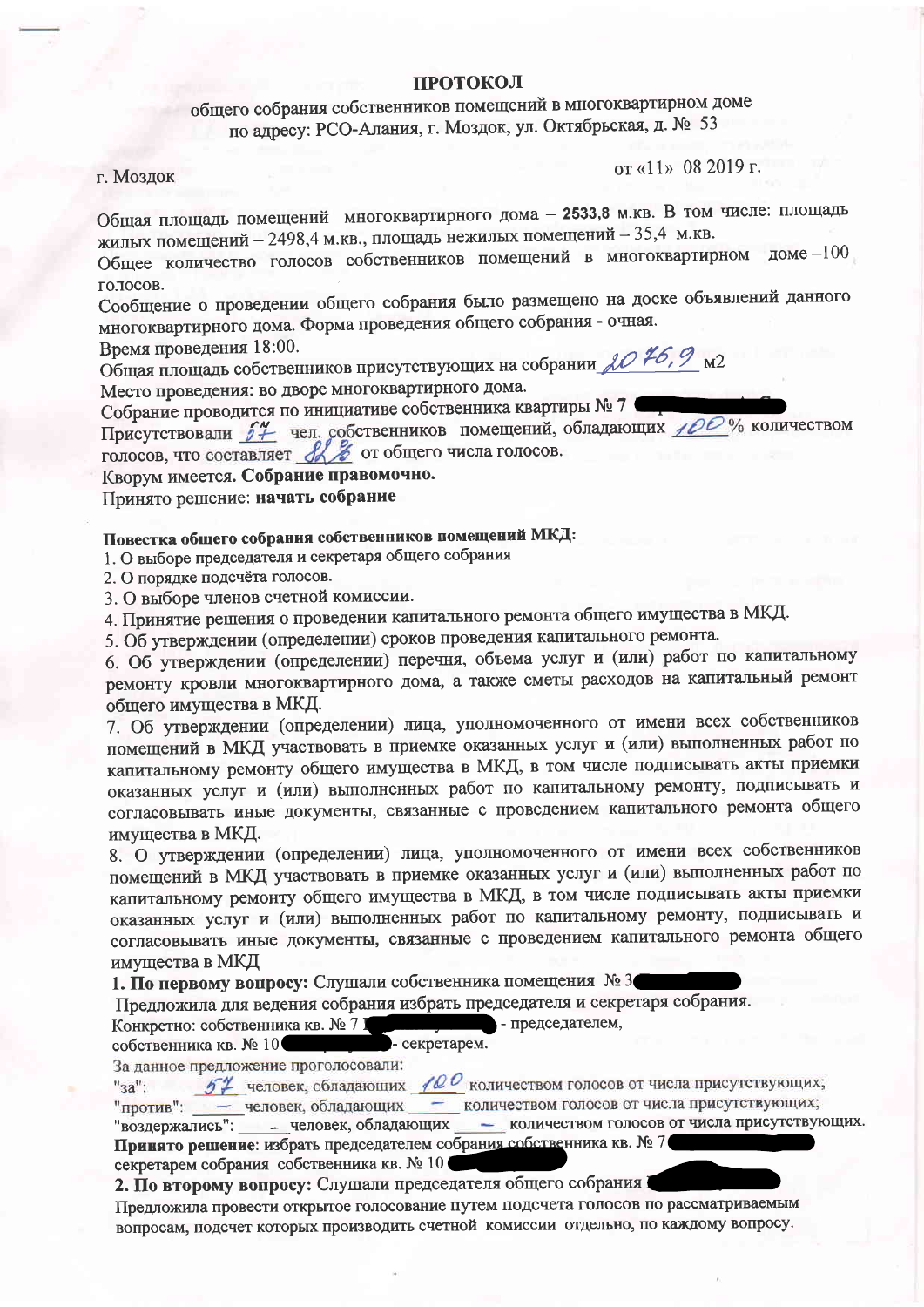# Других предложений не поступало.

За данное предложение проголосовали:

 $"sa"$ 

57 человек, обладающих / СО жоличеством голосов от числа присутствующих;

"против": - человек, обладающих - количеством голосов от числа присутствующих;

"воздержались": - человек, обладающих - количеством голосов от числа присутствующих. Принято решение: Решения принимать открытым голосованием путем подсчета голосов.

Подсчет голосов производить счетной комиссией, отдельно по каждому вопросу.

3. По третьему вопросу: Слушали секретаря общего собрания

Предложила для подсчета итогов голосования по рассматриваемым вопросам избрать счетную комиссию в количестве 3 человек. Персонально:

- собственника кв. № 3

 $\blacksquare$  - собственника кв.  $\mathbb{N}$ <sup>o</sup> 13

• собственника кв. № 12

Голосование за данные кандидатуры провести списком. Других предложений не поступало. За данное предложение проголосовали:

"за": 57 человек, обладающих 100 б количеством голосов от числа присутствующих;

"против": - человек, обладающих - количеством голосов от числа присутствующих;

"воздержались": - человек, обладающих - количеством голосов от числа присутствующих. Принято решение: Избрать счетную комиссию в количестве 3 человек в следующем составе:

собственника кв. № 3

• собственника кв. № 13

. - собственника кв. № 12

4. По четвертому вопросу: Слушали информацию председателя многоквартирного дома

Она обратилась ко всем собственникам, присутствующим на собрании, рассмотреть вопрос о принятии решения по проведению капитального ремонта общего имущества в МКД. Предложила:

- принять решение о проведении капитального ремонта кровли и первоочередности проведения таких работ в связи с ее аварийностью.

Других предложений не поступило.

За данное предложение проголосовали:

"за": 57 человек, обладающих 100 бколичеством голосов от числа присутствующих;

"против": - человек, обладающих - количеством голосов от числа присутствующих;

-человек, обладающих - количеством голосов от числа присутствующих. "воздержались": Принято решение:

Принято решение о проведении капитального ремонта кровли многоквартирного дома.

5. По пятому вопросу: Слушали собственника жилого помещения № 19

Предложил утвердить срок проведения капитального ремонта общего имущества в МКД.

В связи с аварийностью кровли многоквартирного дома утвердить срок проведения капитального ремонта кровли до 2020 г.

Других предложений не поступило.

За данное предложение проголосовали:

"за": 54 человек, обладающих 100 Аколичеством голосов от числа присутствующих;

"против": человек, обладающих - количеством голосов от числа присутствующих;

- человек, обладающих - количеством голосов от числа присутствующих. "воздержались": Принято решение:

В связи с аварийностью кровли многоквартирного дома, утвердить срок проведения капитального ремонта кровли до 2020 г.

6. По шестому вопросу слушали: председателя общего собрания I

Предложил рассмотреть и утвердить (определить) перечень, объем услуг и (или) работ по капитальному ремонту общего имущества в МКД, а также предельную стоимость на капитальный ремонт общего имущества в МКД.

Предложено утвердить следующий перечень:

| Μō        | Перечень работ и услуг в МКД | EД.       | Объем работ | Стоимость, руб. |
|-----------|------------------------------|-----------|-------------|-----------------|
| $\Pi/\Pi$ |                              | измерения |             |                 |
|           | Ремонт кровли                |           |             | 3600000         |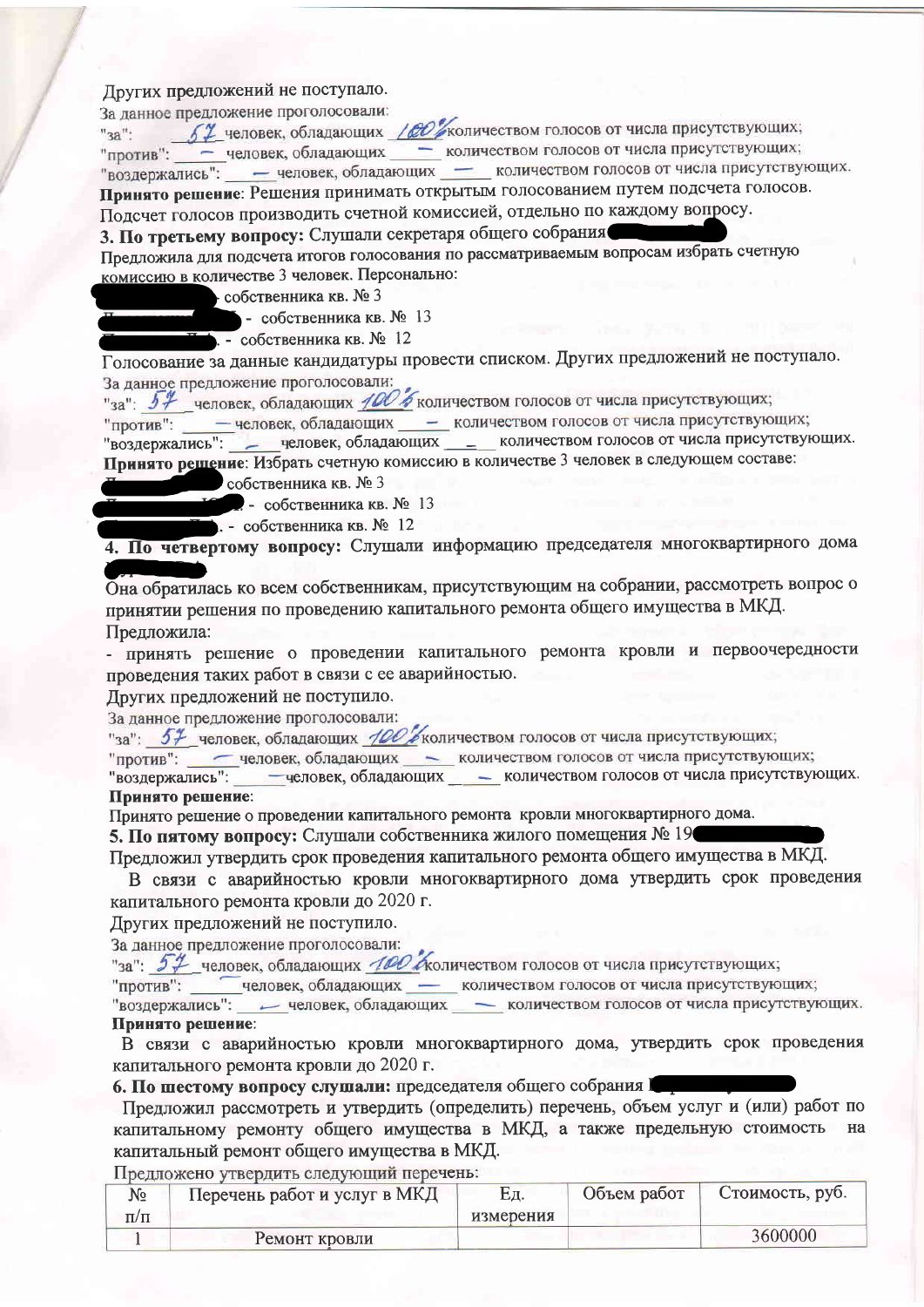| многоквартирного дома | MZ | 790,00 |  |
|-----------------------|----|--------|--|
|                       |    |        |  |

Итоговая предельная стоимость всех работ и услуг по ремонту общего имущества составляет 3600000 руб.

Других предложений не поступило

За данное предложение проголосовали:

"за": 54 человек, обладающих 100 жоличеством голосов от числа присутствующих;

- человек, обладающих - количеством голосов от числа "против": присутствующих;

"воздержались": - человек, обладающих - количеством голосов от числа присутствующих.

Принято решение: Утвердить (определить) перечень, объем услуг и (или) работ по капитальному ремонту общего имущества в МКД, а также сметы расходов на капитальный ремонт общего имущества в МКД.

| $N_2$<br>$\Pi/\Pi$ | $D$ <i>CIMICALI</i> OCEANIC EMILY $\rightarrow$<br>Перечень работ и услуг в МКД | Εд.<br>измерения | Объем работ | Стоимость, руб. |
|--------------------|---------------------------------------------------------------------------------|------------------|-------------|-----------------|
|                    | Ремонт кровли<br>многоквартирного дома                                          | M <sub>2</sub>   | 790,00      | 3600000         |

Утвердить предельную стоимость работ по капитальному ремонту общего имущества многоквартирного дома № 53, расположенного на ул. Октябрьской, в размере 3600000 руб.

7. По седьмому вопросу: Слушали секретаря общего собрания собственников помещений Она предложила утвердить источник финансирования капитального ремонта

общего имущества в МКД. Утвердить следующие источники финансирования капитального ремонта общего имущества  $B$  MK $H$ :

- денежные средства, аккумулированные Региональным оператором, образующие фонд капитального ремонта МКД в виде взносов на капитальный ремонт, уплаченных собственниками помещений в МКД, пеней, уплаченных собственниками таких помещений в связи с ненадлежащим исполнением ими обязанности по уплате взносов на капитальный ремонт, а также в виде процентов, начисленных за пользование денежными средствами, находящимися на счете, счетах Регионального оператора.

Дополнительные источники финансирования капитального ремонта общего имущества в МКД - денежные средства, полученные Региональным оператором на возвратной основе от собственников помещений в других многоквартирных домах, расположенных в границах соответствующего городского округа или муниципального района, что и МКД, и в которых собственники помещений также формируют фонды капитального ремонта на счете, счетах Регионального оператора.

Лругих предложений не поступило.

За данное предложение проголосовали:

"за": 54 человек, обладающих 100% количеством голосов от числа присутствующих; "против": - человек, обладающих - количеством голосов от числа

присутствующих;

"воздержались": - человек, обладающих - количеством голосов от числа присутствующих.

#### Принято решение:

Утвердить источник финансирования капитального ремонта общего имущества в МКД денежные средства, аккумулированные Региональным оператором, образующие фонд капитального ремонта МКД в виде взносов на капитальный ремонт, уплаченных собственниками помещений в МКД, пеней, уплаченных собственниками таких помещений в связи с ненадлежащим исполнением ими обязанности по уплате взносов на капитальный ремонт, а также в виде процентов, начисленных за пользование денежными средствами, находящимися на счете, счетах Регионального оператора.

Дополнительные источники финансирования капитального ремонта общего имущества в МКД - денежные средства, полученные Региональным оператором на возвратной основе от